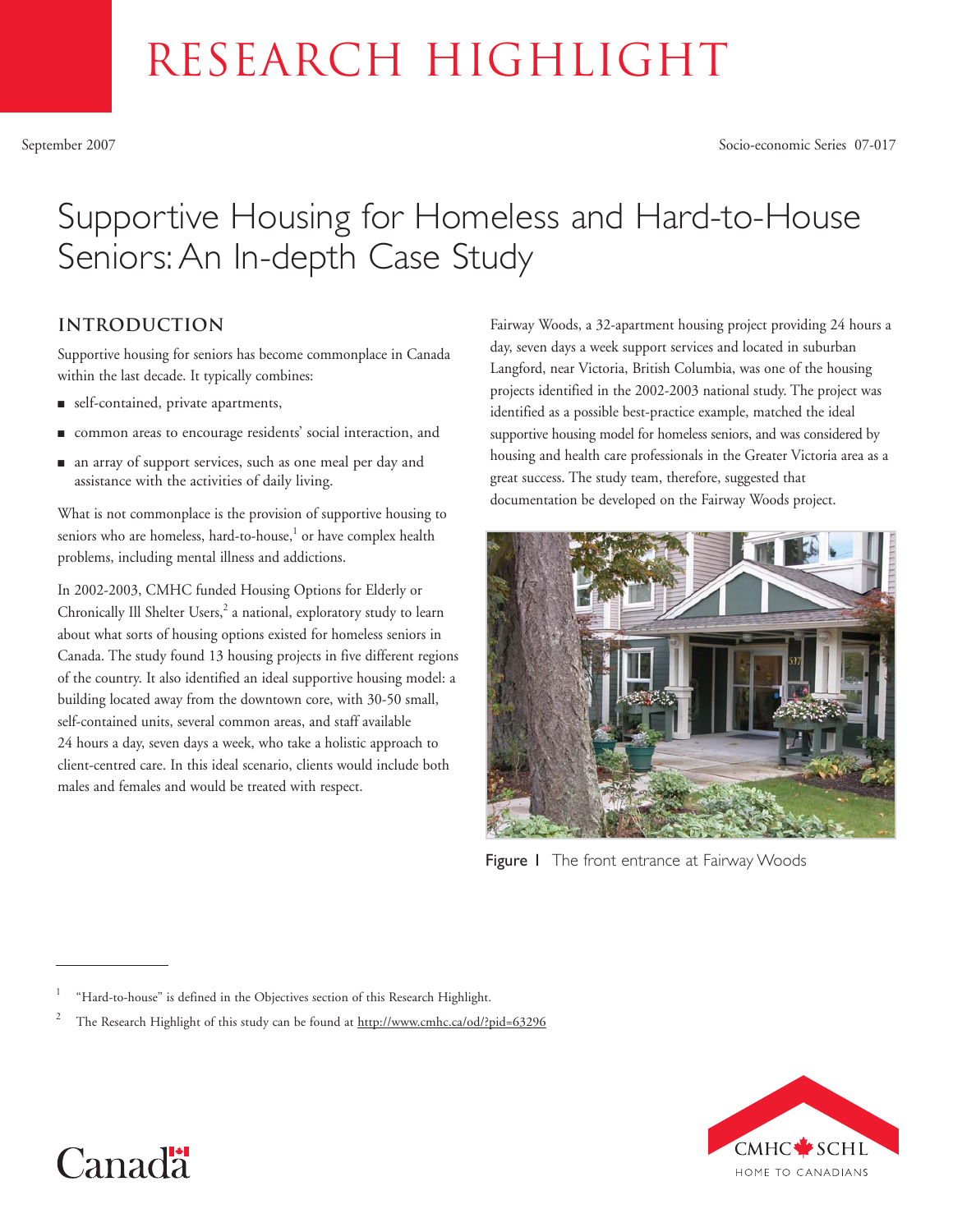#### **Research Highlight**

Supportive Housing for homeless and hard-to-house seniors: an in-depth case study

## **Objectives**

The main objective of this study was to conduct an in-depth case study of Fairway Woods.

The specific objectives were to:

- fill the gaps in our knowledge relating to housing for homeless and hard-to-house seniors,
- provide an in-depth description of a purpose-designed housing project that is considered to be a success,
- answer important questions that emerged from the 2002-2003 national study (for example, Is a suburban location acceptable to the intended tenants?), and
- report on the findings in a way that is comprehensible, meaningful and inspirational to a wide range of professionals.

For the study, the following definitions are used:

**Homeless** describes someone who is literally or visibly homeless, that is, living on the street, in temporary shelters or in a location not meant for human habitation.

**Hard-to-house** refers to persons who are repeatedly evicted or at constant risk of homelessness, usually due to behaviours which are not tolerated in many housing or care settings.

A **social model of care** is characterized by congregate living arrangements that are residential in scale and character, and service provision that is client-centred and respectful of clients' autonomy and sense of home.

### **Methodology**

The in-depth case study of Fairway Woods was conducted between September 2006 and July 2007. The research methods included:

- reviewing relevant documents, records and floor plans,
- conducting a series of group interviews and formal and informal one-to-one interviews,
- carrying out a quality of life survey of the tenants, and
- conducting site observations and taking photographs.

Study informants included the project sponsor (the Victoria Cool Aid Society) and other people involved in the development of the project, regional health policy makers, the project architect, the builder, on-site and visiting service providers, project residents and surrounding neighbours.

#### **Findings**

Fairway Woods was specially designed and built for formerly homeless and hard-to-house seniors by the Victoria Cool Aid Society, a well respected 39-year old organization that provides shelter, health and housing services to marginalized persons living in the Victoria, BC region.

#### **Location, Site and Building**

Fairway Woods is located on a busy, suburban, main street. It is an attractive apartment building clad in siding and surrounded by soaring fir trees and lush landscaping. The building sits on the slightly sloped, rocky corner of a large property owned by the regional health authority. Next door on the same property, but not easily visible because of the slope of the land, are three modern, single storey care facilities. Within 50 metres (160 feet) of the front door of Fairway Woods are bus shelters for service to downtown in one direction or to the nearest suburban mall in the other direction. Across the street is a small plaza, with health clinic, health testing services, a pharmacy and a café. Other amenities, such as a grocery store, are within a three-block walk.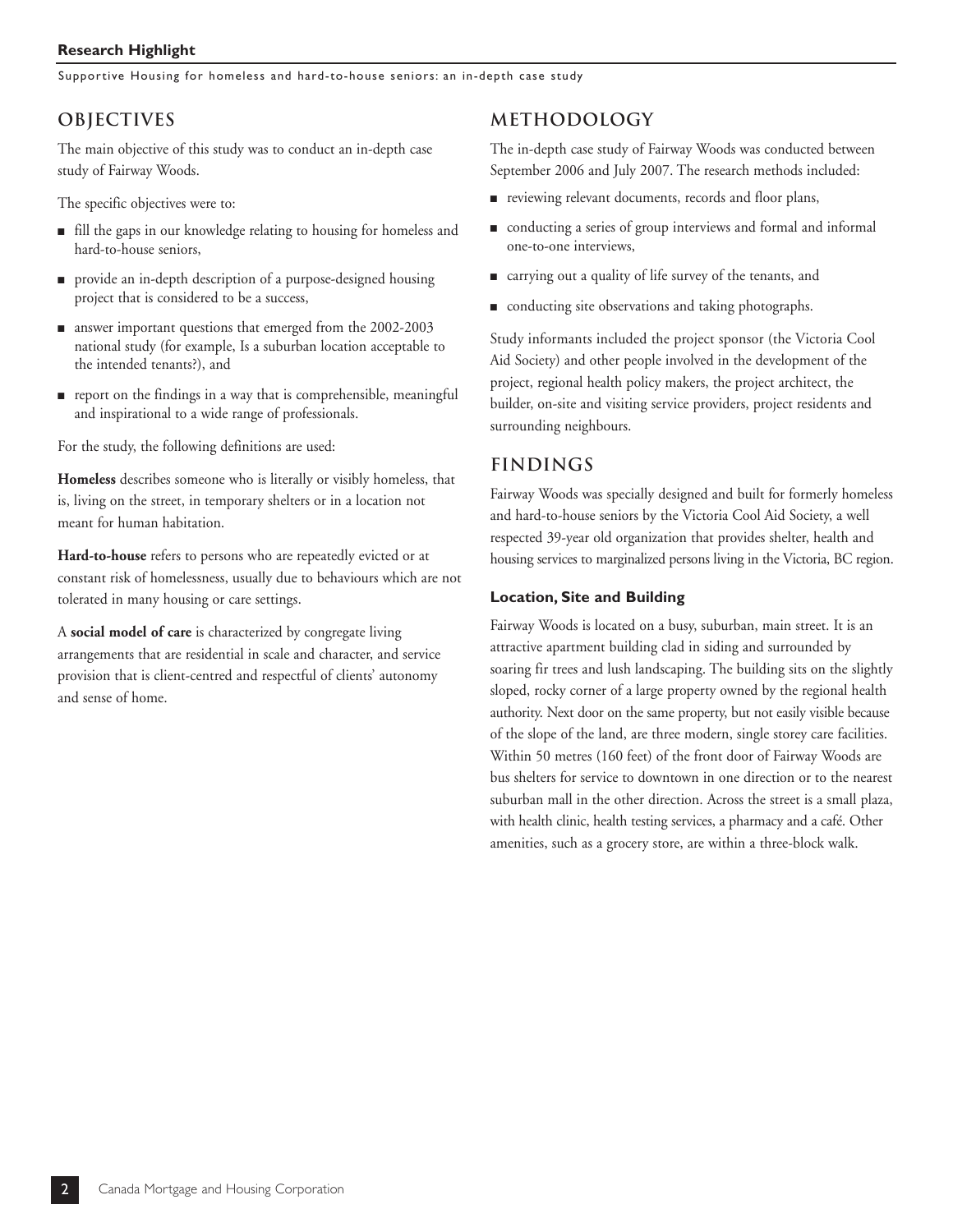Supportive Housing for homeless and hard-to-house seniors: an in-depth case study



Figure 2 Fairway Woods

In the building, there are 32 self-contained, one-bedroom apartments, a communal dining room, two lounges, two balconies and a library for the tenants. There is also a large kitchen, visible from the dining room, and various offices for staff. Outside, there is a groomed garden both at the front and back.

#### **Tenants**

Although the tenant profile varies over time, as some tenants leave and others arrive, there are some fairly constant characteristics. Approximately three quarters of the tenants are men; the rest are women. The median age group is 55-64 years. Over half of the tenants are dependent on welfare; others live on pension income. The tenants moved to Fairway Woods from a variety of living arrangements, including a detoxification facility, hospital, other Cool Aid housing projects, shelters and substandard housing. A majority of the tenants have multiple and complex diagnoses, which include mental illness and addictions, as well as physical health problems associated with age, such as arthritis, heart problems and diabetes.

In October 2006, over half the tenants had been in continuous residence at Fairway Woods since it opened in July 2003, and another nine tenants had lived there one to three years. Turnover is small: between 2003 and 2006, two tenants were asked to leave and four left voluntarily. Others died or moved to facility care.

#### **Services and Service Providers**

The following kinds of services are provided to tenants at Fairway Woods.

- 1. On-site services are provided by Cool Aid employees 24 hours a day, seven days a week. Staff assist in difficult situations, provide help with the instrumental activities of daily living (such as helping with medical appointments, tax forms, getting bus passes, etc.), and prepare and serve one communal full meal daily to the tenants.
- 2. Clustered home care services are provided by Community Health Care Workers from the regional health authority. They provide scheduled assistance with activities of daily living (such as in-suite meal preparation and personal care) to those tenants in need.
- 3. Other visiting services, such as home nursing and psychiatric social work, are provided to tenants on an as-needed basis.



Figure 3 The dining room, flooded with natural light

#### **Project Development**

Fairway Woods is a creative project that took eight years to complete. Its design and operations are based on a philosophy of respect for all human beings and on a social model of care. Its success appears to be the result of a combination of factors, including the following:

- the cumulative effect of Cool Aid's experience in providing housing and support to homeless persons over many years,
- the personal passion and commitment of a range of individuals, including Cool Aid personnel, health authority visionaries and decision-makers, the project architect and the builder,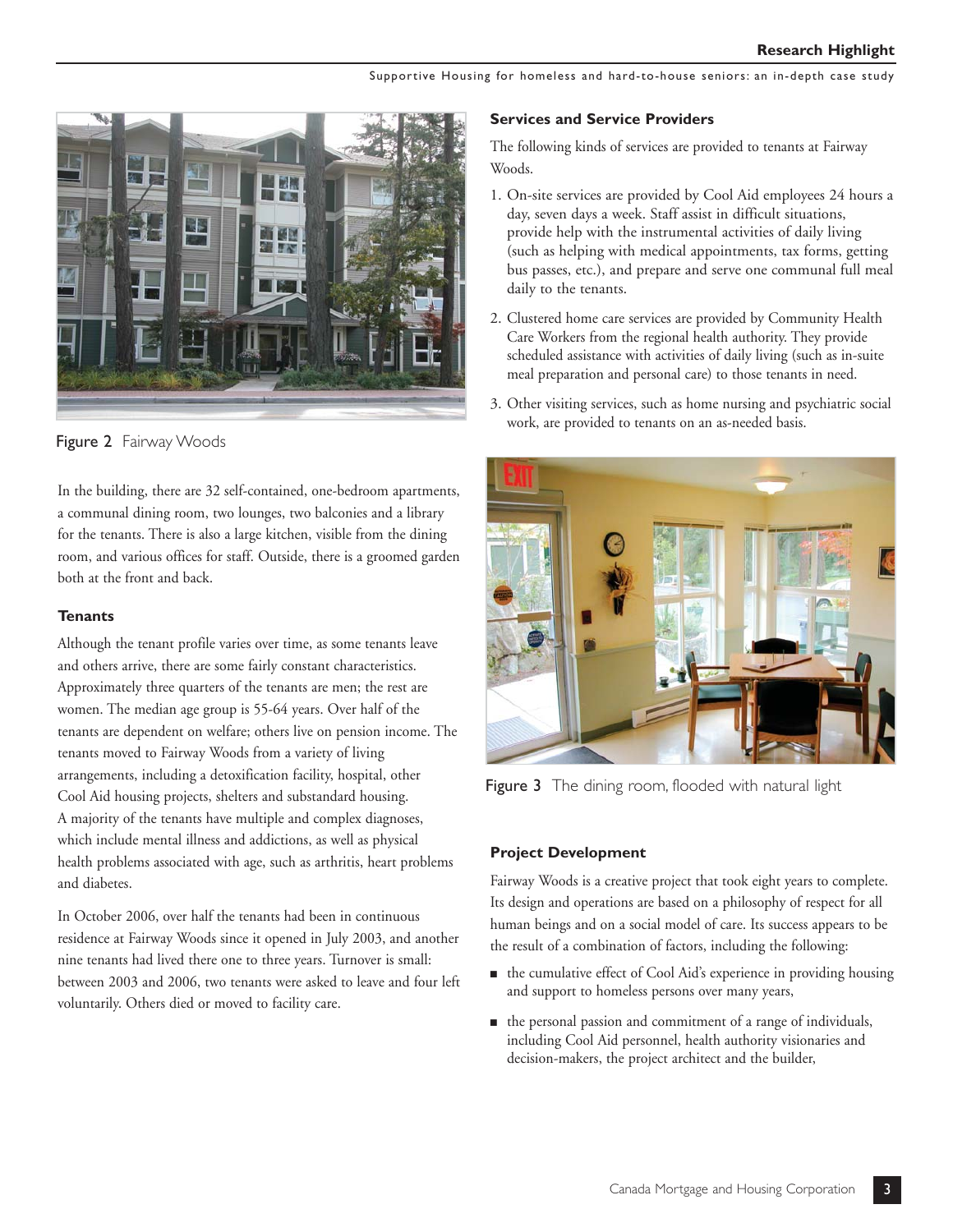Supportive Housing for homeless and hard-to-house seniors: an in-depth case study

- the selection of stellar staff members, and
- the selection and support of appropriate tenants.

#### **Impacts of Fairway Woods on Tenants' Quality of Life**

Tenants were asked to rate their quality of life in January 2007 by completing a one-page, anonymous questionnaire which included 12 indicators of quality of life (such as physical health, mood, living situation, family relationships, etc.) Overall, their self-rated quality of life was "good." Over half rated their physical health as good or excellent; almost three quarters rated their mood as fair or good; and almost three quarters rated their living situation as good or excellent.



**Figure 4** The tenants' lounge

In confidential, one-to-one interviews, 10 tenants described some of the impacts of moving to Fairway Woods on the quality of their lives. Previously, they had moved in and out of apartments, motels, hostels, psychiatric hospitals, detoxification centres and group homes. At some stage, each one had been homeless. Before moving to Fairway Woods, many of them felt "anxious," "angry," "isolated" and "stuck" much of the time. A typical 24-hour day was described as "lonely and a waste of time." Since moving to Fairway Woods, they have stability in their lives. Although not all of their troubles have disappeared, they feel "relieved," "more secure" and glad that their chronic conditions are "under control." They are "drinking less," "socializing more," "more confident," "getting more exercise" and "sleeping better. They rarely see "bad company." Their self-rated coping skills have escalated.

The four aspects of Fairway Woods that contribute most to the tenants' quality of life are:

- the quiet, suburban setting,
- the predictability of everyday life,
- the proximity of shops and services, and
- the social aspects, such as the daily communal meal.

Tenants also value having service staff on site 24 hours a day, seven days a week. This increases their sense of security and connectedness. One tenant said, "I'm living happily ever after." Another said, "Many have had rough lives; now we're in smoother waters."

#### **Impacts of Fairway Woods on "the System"**

Service providers claim that moving to Fairway Woods has had significant impacts on several aspects of tenants' lives, including increased health, greater autonomy and healthier social relationships, and decreased substance abuse. They also perceived a decrease in the use of expensive, publicly-funded services, such as ambulances, emergency room visits, doctor appointments and calls to police.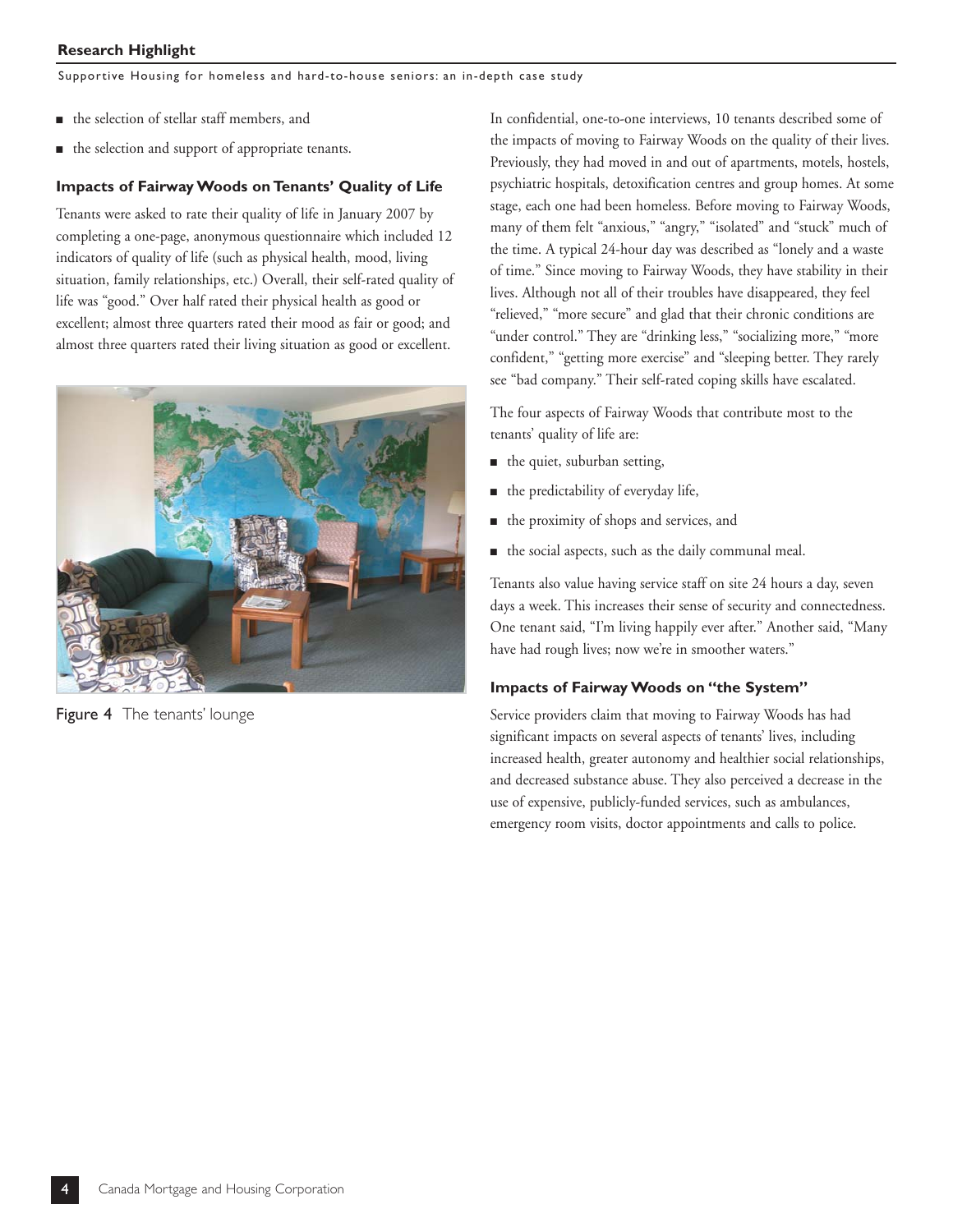#### **Impacts of Fairway Woods on Neighbours**

The building and its tenants are accepted in the neighbourhood. Neighbours say: "It's a very attractive building and blends in well with the neighbourhood." The tenants are described as "very congenial."

#### **The Built Environment at Fairway Woods**

Service providers' and tenants' evaluations of the built environment at Fairway Woods are highly positive, overall. The only consistent critiques are about: (1) the elevator, which is unreliable and noisy; (2) the dining room, because it is very noisy at mealtime; and (3) the vertical noise transfer within the building, especially between communal spaces and private spaces. Shortcomings within the tenants' apartments are minor and easily resolved.

#### **Conclusion**

There have been many lessons learned from Fairway Woods. The most outstanding are the following.

- "The location in the suburbs works."
- It is important to stay small to retain a sense of community and to fit in with a suburban location.
- If the building design facilitates surveillance, there is no need for a security system: the tenants become the security system.
- Staff members' "unconditional regard" contributes to tenants' feelings and practice of autonomy.
- "This population can accept each other and build a community."

#### **Recommendations**

Considerable advice and information resulted from this case study for housing sponsors, architects and service providers. The main recommendations are as follows.

- Locate the building away from the downtown core, but within walking distance of shops and services and transit stops.
- Keep the housing project small. Thirty-two units is an ideal size.
- Design a beautiful building that is residential in character and that blends in with the neighbourhood. Ensure that it has a garden and trees surrounding it.
- Pay attention to sound transfer in the building and remember that the elevator is used 24 hours a day.
- Provide on-site staff 24 hours a day, seven days a week.
- Ensure that all on-site and visiting staff members share a clientcentred, flexible approach to support and that they work cooperatively as a team. Ideally, staff members will be mature adults with considerable life experience.
- Provide one main communal meal per day for tenants, included as part of the monthly rent.
- When selecting tenants for a new supportive housing project, strive for a mix or balance of tenant characteristics, such as physical ability, mental health, sociability, talents and background. When seeking tenants for an established housing project, ensure that they will fit into the "community" that already lives in the building.